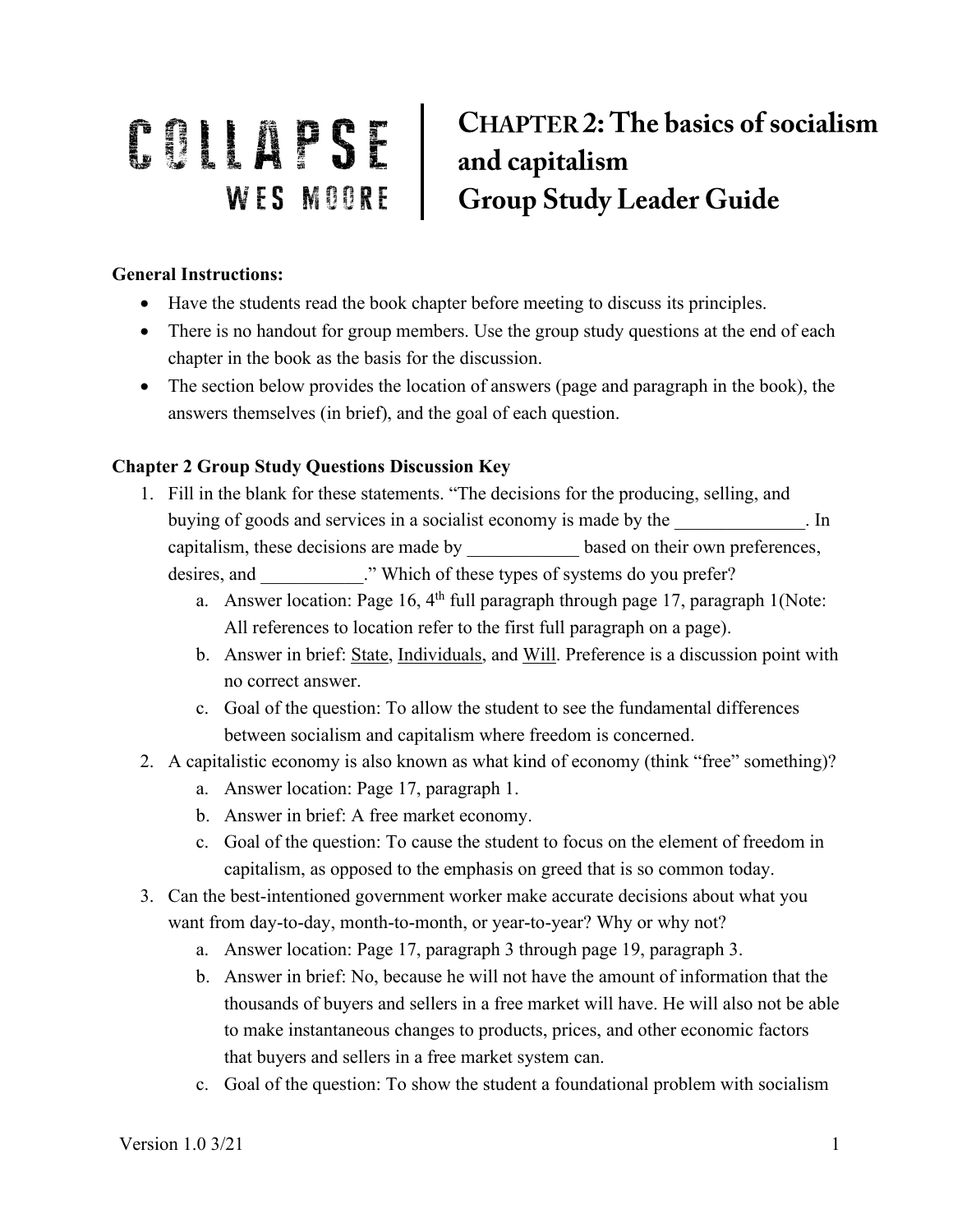that goes beyond opinion or political affiliation.

- 4. In the 1980s, the Soviet Union (a socialist economy) produced more shoes than any other nation, yet their people had to stand in line to buy shoes. Why did this happen?
	- a. Answer location: Page 18, paragraph 1-2.
	- b. Answer in brief: Because the shoes were made according to a government plan and not market demand. The people wanted different shoes than the government produced. So, even though they had an abundance of shoes, the people still had to wait to get what they wanted. This illustrates the information problem common to socialist economies.
	- c. Goal of the question: To help the student see the weakness of letting the government make choices in the economy.
- 5. Fill in the blank: "The question in economics is not which system can be perfect; it is which system can be  $($ two words)." Why is this true?
	- a. Answer location: Page 19, paragraph 2.
	- b. Answer in brief: Most efficient. No economy can perfectly match a nation's resources with the needs of its people. Even free markets sometimes do not do it perfectly. The choice is not related to which can do it perfectly. The choice is related to which can do it best. On this score, free markets win by a long shot.
	- c. Goal of the question: To get the student to stop thinking of economic systems in terms of perfection. Some opponents use the occasional failures of free markets (like shortages) to cast doubt on the whole system. This is an inappropriate way to evaluate economic systems.
- 6. Explain the "incentive" weakness of socialism mentioned in the chapter.
	- a. Answer location: Page 19, paragraphs 3 through page 21, paragraph 3.
	- b. Answer in brief: Because socialism attempts to give everyone the same of everything, people lose the incentive to be creative, take risks, and build businesses that bring value to the society overall. This leads the nation to poverty.
	- c. Goal of the question: To help the student understand another fundamental flaw of socialism.
- 7. Fill in the blank: "The reason America has produced some of the greatest inventions in world history, and the wealth and abundance that those inventions generate, is because people here have the to do so." Explain why this is true.
	- a. Answer location: Page 20, paragraph 3.
	- b. Answer in brief: Incentive. In America, people can benefit directly from their inventions. This gives them the motivation, or incentive, to create and invent
	- c. Goal of the question: To help the student see why America is so creative and prosperous.